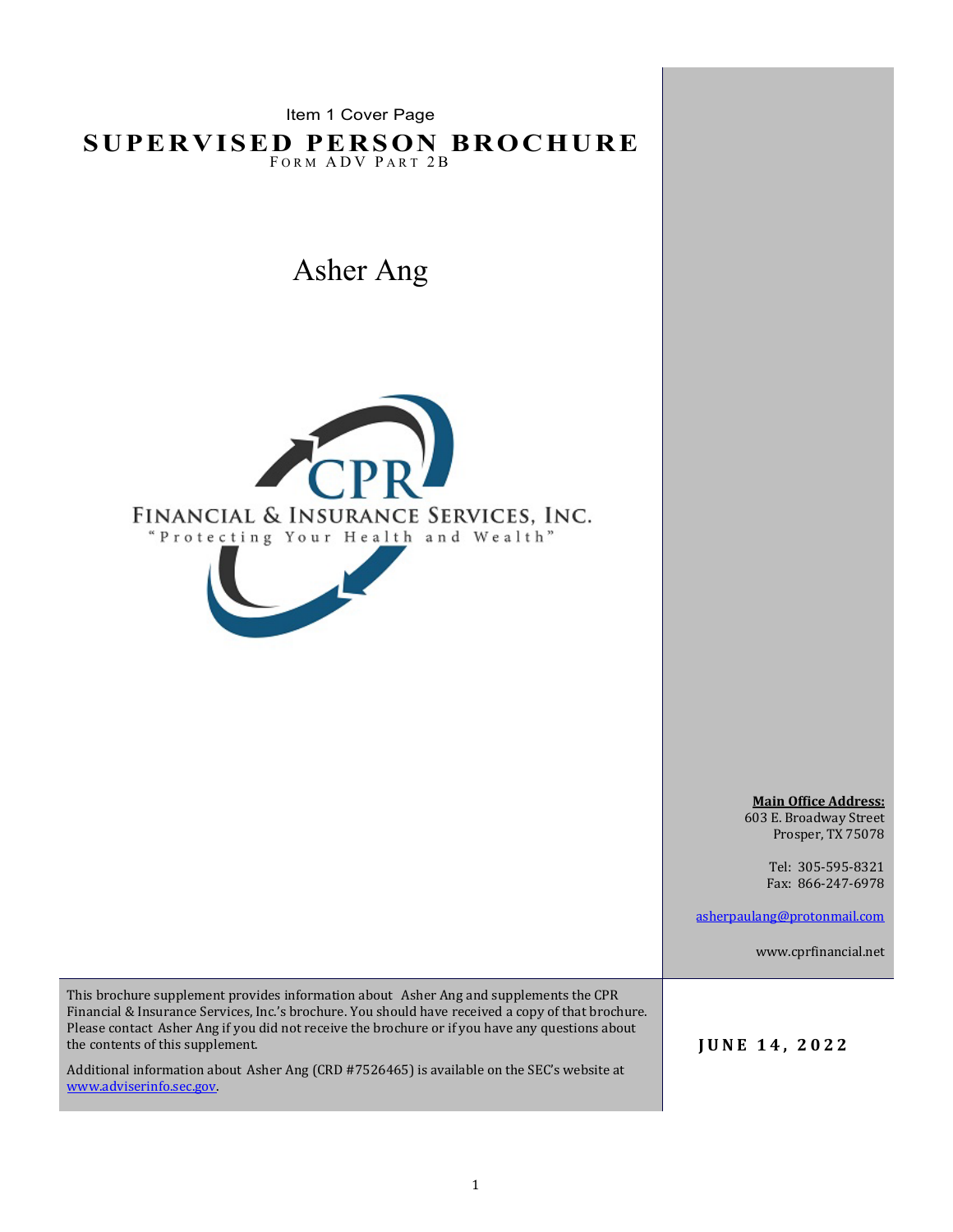# **Brochure Supplement (Part 2B of Form ADV) Additional Investment Advisor Representative – Asher Ang**

• Year of birth: 1998

### **Item 2 Educational Background and Business Experience** Educational Background:

- University of Oklahoma; J.D. of Law; 2021
- Dallas Baptist University; Bachelor of Arts in Political Science; 2018 Business Experience:
	- Investment Advisor Representative; CPR Financial & Insurance Services, Inc. (06/2022 – Present)
	- Associate Attorney; Kelley Clarke, PLLC; (09/2021 Present)
	- Legal Intern; Federman and Sherwood; (05/2020 08/2021)
	- Full-Time Student; (01/2012 05/2020)

## **Item 3 Disciplinary Information**

None to report.

#### **Item 4 Other Business Activities**

Mr. Ang is an Associate Attorney with Kelly Clarke, PLLC. Approximately 80% of his time is spent in this activity.

This practice is not a conflict of interest as it is not investment related and there will be no crossover clients.

#### **Item 5 Additional Compensation**

Mr. Ang receives compensation as an associate attorney, but he does not receive any performance based fees.

Mr. Ang may receive certain benefits from Gradient Investments, LLC (and/or its affiliated companies) based on achieving certain production thresholds. These thresholds are not based on the sale of any specific product or specific product type. These incentives include marketing assistance, access to technology, office support, and business trainings and trips. While some of these benefit the client, such as technology and training, some do not. This creates a conflict of interest because it gives an incentive to the representative to meet this threshold. This conflict is mitigated by disclosures, procedures and the firm's fiduciary obligation to place the best interest of the Client first. Clients are not required to use Gradient Investments, LLC or any of its affiliated companies.